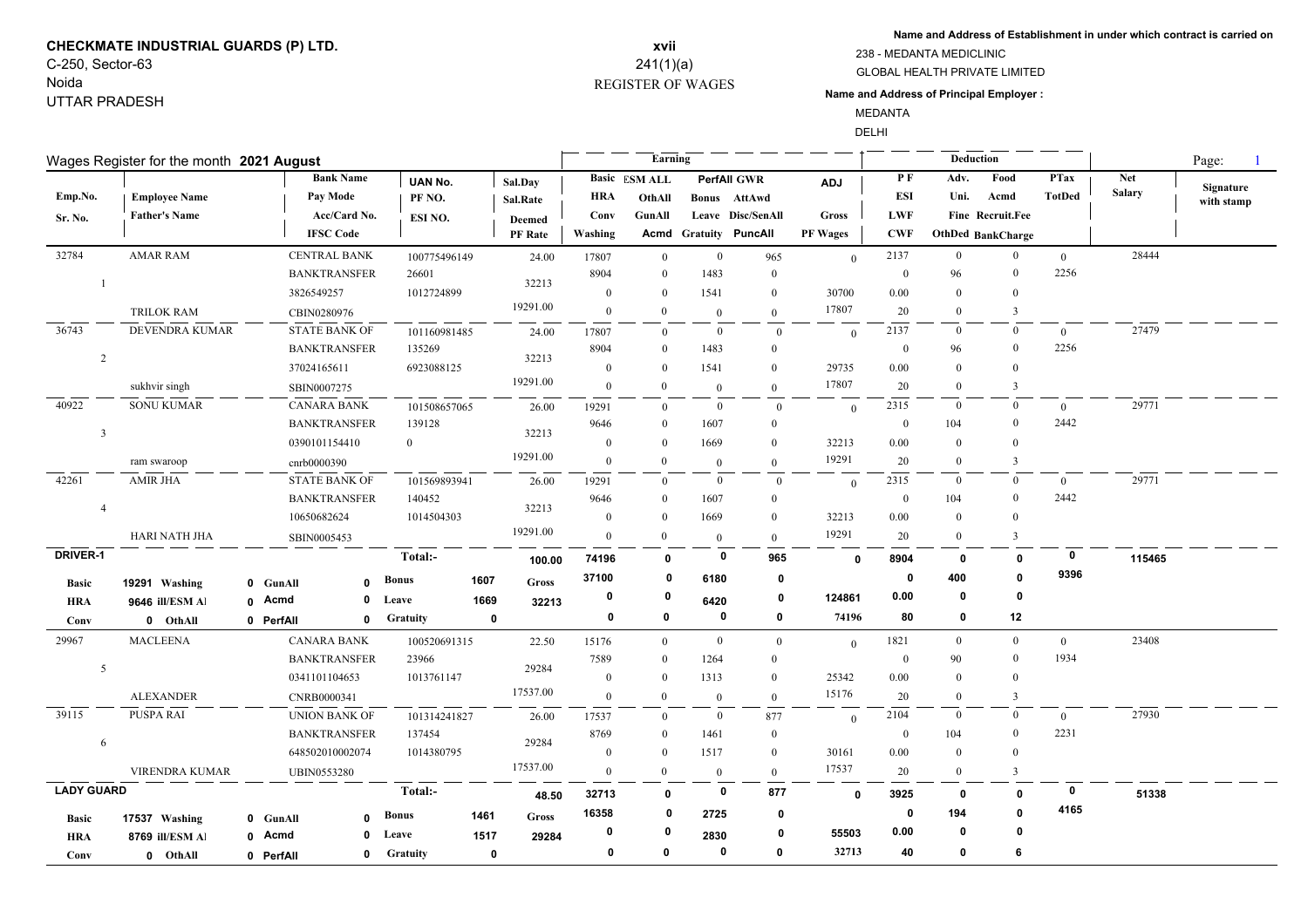# **CHECKMATE INDUSTRIAL GUARDS (P) LTD.** C-250, Sector-63

Noida UTTAR PRADESH

### REGISTER OF WAGES **xvii** 241(1)(a)

**Name and Address of Establishment in under which contract is carried on**

#### GLOBAL HEALTH PRIVATE LIMITED

#### **Name and Address of Principal Employer :**

238 - MEDANTA MEDICLINIC

MEDANTA

DELHI

| Wages Register for the month 2021 August |                       |  |                     |                      |                 |             |                |             | Earning              |                |                              |                 |                |                | Deduction         |                |               |            |  |  |
|------------------------------------------|-----------------------|--|---------------------|----------------------|-----------------|-------------|----------------|-------------|----------------------|----------------|------------------------------|-----------------|----------------|----------------|-------------------|----------------|---------------|------------|--|--|
|                                          |                       |  |                     | <b>Bank Name</b>     | <b>UAN No.</b>  |             | Sal.Day        |             | <b>Basic ESM ALL</b> |                | <b>PerfAll GWR</b>           | <b>ADJ</b>      | P F            | Adv.           | Food              | <b>PTax</b>    | Net           | Signature  |  |  |
| Emp.No.                                  | <b>Employee Name</b>  |  |                     | Pay Mode             | PF NO.          |             | Sal.Rate       | <b>HRA</b>  | OthAll               |                | Bonus AttAwd                 |                 | <b>ESI</b>     | Uni.           | Acmd              | <b>TotDed</b>  | <b>Salary</b> | with stamp |  |  |
| Sr. No.                                  | <b>Father's Name</b>  |  |                     | Acc/Card No.         | ESI NO.         |             | Deemed         | Conv        | GunAll               |                | Leave Disc/SenAll            | Gross           | <b>LWF</b>     |                | Fine Recruit.Fee  |                |               |            |  |  |
|                                          |                       |  | <b>IFSC Code</b>    |                      |                 |             | <b>PF</b> Rate | Washing     |                      |                | <b>Acmd Gratuity PuncAll</b> | <b>PF Wages</b> | <b>CWF</b>     |                | OthDed BankCharge |                |               |            |  |  |
| 14481                                    | NAWLESH KUMAR         |  |                     | <b>CANARA BANK</b>   | 100253206097    |             | 26.00          | 17537       | $\mathbf{0}$         | $\overline{0}$ | 4384                         | $\mathbf{0}$    | 2104           | $\mathbf{0}$   | $\bf{0}$          | $\mathbf{0}$   | 31437         |            |  |  |
| $7\phantom{.0}$                          |                       |  |                     | <b>BANKTRANSFER</b>  | 8174            |             | 29284          | 8769        | $\mathbf{0}$         | 1461           | $\mathbf{0}$                 |                 | $\overline{0}$ | 104            | $\boldsymbol{0}$  | 2231           |               |            |  |  |
|                                          |                       |  | 0268108064744       |                      | 1012485934      |             |                | $\Omega$    | $\theta$             | 1517           | $\mathbf{0}$                 | 33668           | 0.00           | $\theta$       | $\mathbf{0}$      |                |               |            |  |  |
|                                          | <b>NONU SINGH</b>     |  | CNRB0000268         |                      |                 |             | 17537.00       | $\theta$    | $\theta$             | $\bf{0}$       | $\Omega$                     | 17537           | 20             | $\overline{0}$ | $\overline{3}$    |                |               |            |  |  |
| 15703                                    | <b>RAJEEV KUMAR</b>   |  |                     | <b>CANARA BANK</b>   | 100293974941    |             | 26.00          | 17537       | $\Omega$             | $\bf{0}$       | 4384                         | $\overline{0}$  | 2104           | $\bf{0}$       | $\overline{0}$    | $\overline{0}$ | 31437         |            |  |  |
| 8                                        |                       |  |                     | <b>BANKTRANSFER</b>  | 9586            |             | 29284          | 8769        | $\bf{0}$             | 1461           | $\Omega$                     |                 | $\overline{0}$ | 104            | $\bf{0}$          | 2231           |               |            |  |  |
|                                          |                       |  | 0268108064764       |                      | 1013096071      |             |                | 0           | $\Omega$             | 1517           | $\Omega$                     | 33668           | 0.00           | $\Omega$       | $\mathbf{0}$      |                |               |            |  |  |
|                                          | <b>MOHAN LAL</b>      |  | CNRB0000268         |                      |                 |             | 17537.00       | $\theta$    | $\overline{0}$       | $\mathbf{0}$   | $\mathbf{0}$                 | 17537           | 20             | $\overline{0}$ | $\overline{3}$    |                |               |            |  |  |
| 36267                                    | <b>VIJAY PASWAN</b>   |  | AU SMALL            |                      | 100453044863    |             | 5.00           | 3373        | $\Omega$             | $\overline{0}$ | 4384                         | $\overline{0}$  | 405            | $\bf{0}$       | $\bf{0}$          | $\overline{0}$ | 9588          |            |  |  |
| 9                                        |                       |  |                     | <b>BANKTRANSFER</b>  | 134660          |             | 29284          | 1686        | $\theta$             | 281            | $\theta$                     |                 | $\mathbf{0}$   | 20             | $\bf{0}$          | 428            |               |            |  |  |
|                                          |                       |  |                     | 1751240313586028     | 1014251794      |             |                | $\Omega$    | $\Omega$             | 292            | $\Omega$                     | 10016           | 0.00           | $\theta$       | $\theta$          |                |               |            |  |  |
|                                          | <b>BHARAT PASWAN</b>  |  | AUBL0002403         |                      |                 |             | 17537.00       | $\Omega$    | $\Omega$             | $\overline{0}$ | $\theta$                     | 3373            | $\theta$       | $\theta$       | $\mathcal{R}$     |                |               |            |  |  |
| 42063                                    | <b>RAJESH KUMAR</b>   |  |                     | <b>STATE BANK OF</b> | 100711483713    |             | 21.00          | 14165       | $\theta$             | $\bf{0}$       | 4384                         | $\theta$        | 1700           | $\mathbf{0}$   | $\bf{0}$          | $\overline{0}$ | 26230         |            |  |  |
| 10                                       |                       |  |                     | <b>BANKTRANSFER</b>  | 140248          |             | 29284          | 7083        | $\Omega$             | 1180           | $\theta$                     |                 | $\mathbf{0}$   | 84             | $\Omega$          | 1807           |               |            |  |  |
|                                          |                       |  | 61118567994         |                      | 1014498675      |             | 17537.00       | $\theta$    | $\Omega$             | 1225           | $\Omega$                     | 28037           | 0.00           | $\theta$       | $\theta$          |                |               |            |  |  |
|                                          | mangtu ram            |  | sbin0002391         |                      |                 |             |                | $\theta$    | $\Omega$             | $\theta$       | $\theta$                     | 14165           | 20             | $\overline{0}$ | 3                 |                |               |            |  |  |
| <b>SECURITY GUARD</b>                    |                       |  |                     |                      | Total:-         |             | 78.00          | 52612       | 0                    | 0              | 17536                        | $\mathbf 0$     | 6313           | 0              | $\mathbf 0$       | 0              | 98692         |            |  |  |
| <b>Basic</b>                             | 17537 Washing         |  | 0 GunAll            | $\Omega$             | Bonus           | 1461        | Gross          | 26307       | 0                    | 4383           | $\mathbf 0$                  |                 | 0              | 312            | $\mathbf 0$       | 6697           |               |            |  |  |
| <b>HRA</b>                               | 8769 ill/ESM Al       |  | 0 Acmd              | 0                    | Leave           | 1517        | 29284          | $\mathbf 0$ | 0                    | 4551           | 0                            | 105389          | 0.00           | 0              | $\mathbf 0$       |                |               |            |  |  |
| Conv                                     | 0 OthAll              |  | 0 PerfAll           | 0                    | Gratuity        | $\mathbf 0$ |                | $\mathbf 0$ | $\mathbf 0$          | 0              | 0                            | 52612           | 60             | 0              | 12                |                |               |            |  |  |
| 33801                                    | DHEERENDRA KUMAR      |  |                     | <b>UNION BANK OF</b> | 100979604753    |             | 27.00          | 20033       | $\Omega$             | $\overline{0}$ | $\mathbf{0}$                 | $\overline{0}$  | 2404           | $\overline{0}$ | $\overline{0}$    | $\overline{0}$ | 30791         |            |  |  |
|                                          |                       |  | <b>BANKTRANSFER</b> |                      | 132486          |             |                | 10017       | $\Omega$             | 1607           | $\mathbf{0}$                 |                 | $\overline{0}$ | 108            | $\mathbf{0}$      | 2535           |               |            |  |  |
| 11                                       |                       |  | 520101020462091     |                      | 1014137469      |             | 32213          | $\Omega$    | $\Omega$             | 1669           | $\theta$                     | 33326           | 0.00           | $\theta$       | $\mathbf{0}$      |                |               |            |  |  |
|                                          | <b>HARISH CHANDRA</b> |  | UBIN0904813         |                      |                 |             | 19291.00       | $\theta$    | $\theta$             | $\mathbf{0}$   | $\theta$                     | 20033           | 20             | $\overline{0}$ | $\overline{3}$    |                |               |            |  |  |
| <b>SUPERVISOR</b>                        |                       |  |                     |                      | Total:-         |             | 27.00          | 20033       | $\mathbf{0}$         | $\mathbf 0$    | 0                            | $\mathbf{0}$    | 2404           | 0              | $\mathbf{0}$      | 0              | 30791         |            |  |  |
| <b>Basic</b>                             | 19291 Washing         |  | 0 GunAll            | $\Omega$             | Bonus           | 1607        | Gross          | 10017       | $\mathbf{0}$         | 1607           | 0                            |                 | 0              | 108            | $\mathbf{0}$      | 2535           |               |            |  |  |
| <b>HRA</b>                               | 9646 ill/ESM Al       |  | 0 Acmd              | 0                    | Leave           | 1669        | 32213          | 0           | 0                    | 1669           | 0                            | 33326           | 0.00           | 0              | 0                 |                |               |            |  |  |
| Conv                                     | 0 OthAll              |  | 0 PerfAll           | 0                    | <b>Gratuity</b> | $\mathbf 0$ |                | 0           | 0                    | $\mathbf 0$    | $\mathbf 0$                  | 20033           | 20             | 0              | 3                 |                |               |            |  |  |
| 21677                                    | SANJAY KUMAR SINGH    |  | <b>PUNJAB</b>       |                      | 100333543436    |             | 26.00          | 15908       | $\overline{0}$       | $\overline{0}$ | $\mathbf{0}$                 | $\overline{0}$  | 1909           | $\mathbf{0}$   | $\mathbf{0}$      | $\overline{0}$ | 24527         |            |  |  |
|                                          |                       |  |                     | <b>BANKTRANSFER</b>  | 16320           |             |                | 7954        | $\mathbf{0}$         | 1325           | $\mathbf{0}$                 |                 | $\overline{0}$ | 104            | $\mathbf{0}$      | 2036           |               |            |  |  |
| 12                                       |                       |  |                     | 1518000101094024     | 2007387787      |             | 26563          | $\Omega$    | $\Omega$             | 1376           | $\Omega$                     | 26563           | 0.00           | $\mathbf{0}$   | $\mathbf{0}$      |                |               |            |  |  |
|                                          | <b>BACHHA SINGH</b>   |  | PUNB0151800         |                      |                 |             | 15908.00       | $\theta$    | $\theta$             | $\overline{0}$ | $\theta$                     | 15908           | 20             | $\overline{0}$ | 3                 |                |               |            |  |  |